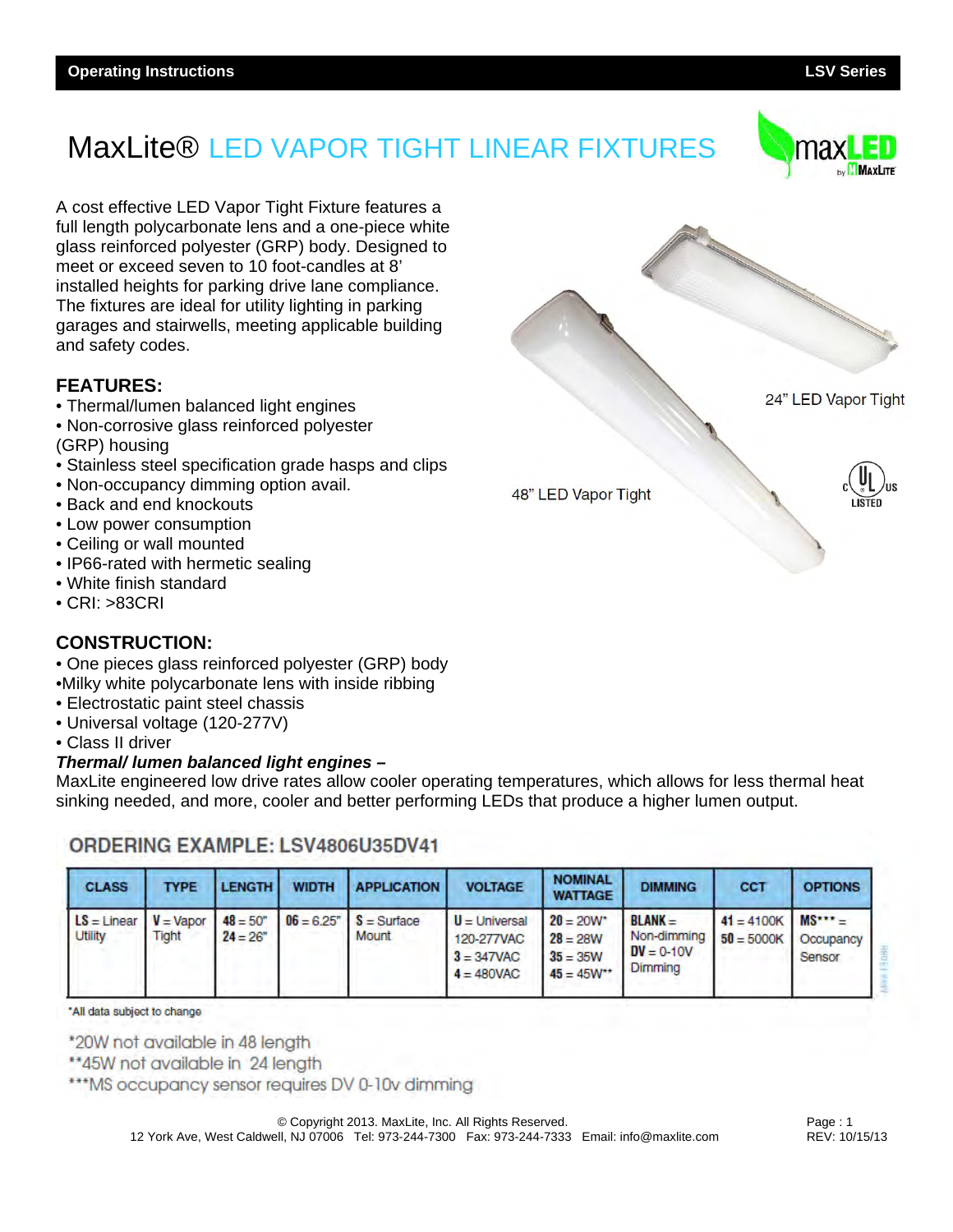**SPECIFICATIONS:** 

**ITEM** 

## MaxLite® LED VAPOR TIGHT LINEAR FIXTURES

**SPECIFICATION** 

|                      | <b>Spacing Criteria</b>      |                                       | Available upon request |            | Available upon request                |           |            |
|----------------------|------------------------------|---------------------------------------|------------------------|------------|---------------------------------------|-----------|------------|
|                      | Color Temperature (CCT)      |                                       | 4100K, 5000K           |            | 4100K, 5000K                          |           |            |
|                      | Wattage                      | <b>20W</b>                            | 35W                    | <b>28W</b> | <b>28W</b>                            | 35W       | <b>45W</b> |
| <b>GENERAL</b>       | <b>Delivered Lumens</b>      | 1700-1850                             | 2975-3220              | 2340-2575  | 2340-2575                             | 2975-3220 | 3500-3800  |
| <b>PERFOMANCE</b>    | Standby Lumens*              | 355/890                               | 620/1550               | 490/1230   | 490/1230                              | 620/1550  | 730/1825   |
|                      | Efficacy (LM/W)              | 89                                    | 88                     | 87         | 87                                    | 88        | 81         |
|                      | <b>Color Consistency</b>     | Proprietary binning for uniform color |                        |            | Proprietary binning for uniform color |           |            |
|                      | Lumen Maintenance (L70)      | 50,000 hours                          |                        |            | 50,000 hours                          |           |            |
|                      | Power Factor                 | Over 0.90                             |                        |            | Over 0.90                             |           |            |
|                      | <b>Maximum THD</b>           | < 20%                                 |                        |            | < 20%                                 |           |            |
| <b>ELECTRICAL</b>    | Input Voltage                | Per specification                     |                        |            | Per specification                     |           |            |
|                      | <b>Power Consumption</b>     | Per specification                     |                        |            | Per specification                     |           |            |
|                      | Dimensions (W x L x H)       | 26" x 6.25" x 4.0"                    |                        |            | 50" x 6.25" x 4.0"                    |           |            |
|                      | Weight                       | $5$ lbs.                              |                        |            | 7 lbs.                                |           |            |
| <b>PHYSICAL</b>      | Housing                      | Glass reinforced polyester            |                        |            | Glass reinforced polyester            |           |            |
|                      | Lens                         | Ribbed polycarbonate white            |                        |            | Ribbed polycarbonate white            |           |            |
|                      | Mounting                     | Ceiling surface or wall mounted       |                        |            | Ceiling surface or wall mounted       |           |            |
|                      | <b>Operating Temperature</b> | -30°F to 130°F                        |                        |            | -30°F to 130°F                        |           |            |
|                      | Certification                | UL**, FCC, LM79, LM80                 |                        |            | UL**, FCC, LM79, LM80                 |           |            |
|                      | <b>Material Usage</b>        | RoHS compliant; no mercury            |                        |            | RoHS compliant; no mercury            |           |            |
| <b>CERTIFICATION</b> | Environment                  | Indoor / outdoor - wet, IP66          |                        |            | Indoor / outdoor - wet. IP66          |           |            |
|                      | <b>LED Class</b>             | L70 rated to 50,000 hours             |                        |            | L70 rated to 50,000 hours             |           |            |
|                      | Warranty                     | 5 year                                |                        |            | 5 year                                |           |            |

**DETAILS - 24** 



**DETAILS - 48**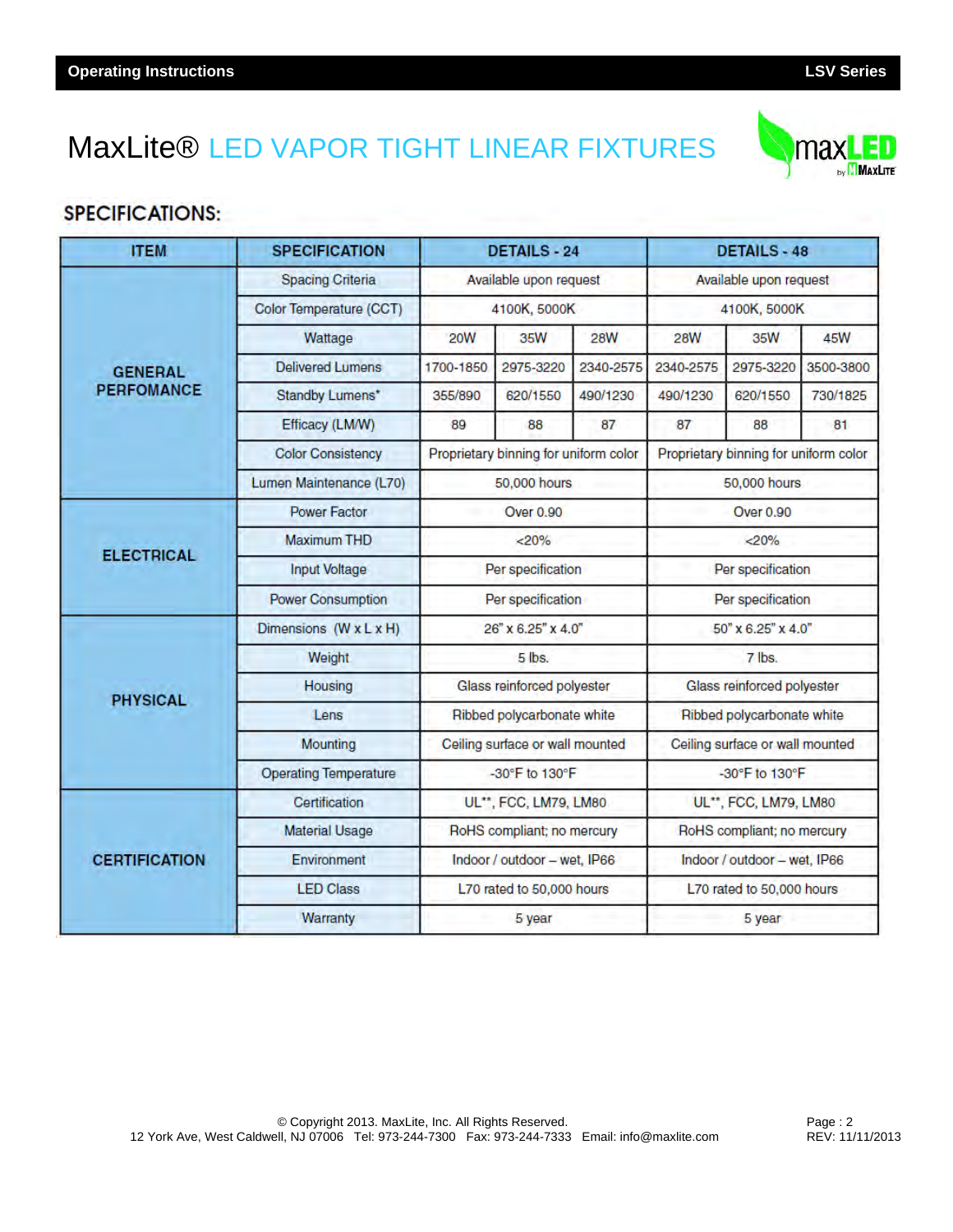

### **General Safety Information**

• To reduce the risk of death, personal injury or property damage from fire, electric shock, falling parts,

cuts/abrasions, and other hazards read all warnings and instructions included with and on the fixture box and all fixture labels.

• Before installing, servicing, or performing routine maintenance upon this equipment, follow these general precautions.

• Commercial installation, service and maintenance of luminaires should be performed by a qualified licensed electrician.

• For Residential installation: If you are unsure about the installation or maintenance of the luminaires, consult a qualified licensed electrician and check your local electrical code.

• DO NOT INSTALL DAMAGED PRODUCT!

• This fixture is intended to be connected to a properly installed and grounded UL listed junction box.

#### **WARNING:**

RISK OF ELECTRICALSHOCK

- Turn off electrical power at fuse or circuit breaker box before wiring fixture to the power supply.
- Turn off the power when you perform any maintenance.
- Verify that supply voltage is correct by comparing it with the luminaire label information.
- Make all electrical and grounded connections in accordance with the National Electrical Code and any applicable local code requirements.
- All wiring connections should be capped with UL approved wire connectors.

#### **CAUTION:**

RISK OF INJURY

• Wear gloves and safety glasses at all times when removing luminaire from carton, installing, servicing or performing maintenance.

• Avoid direct eye exposure to the light source while it is on.

• Account for small parts and destroy packing material, as these may be hazardous to children.

#### **CAUTION:**

RISK OF FIRE

• Keep combustible and other materials that can burn away from luminaire and lamp/lens.

• MIN 90°C SUPPLY CONDUCTORS.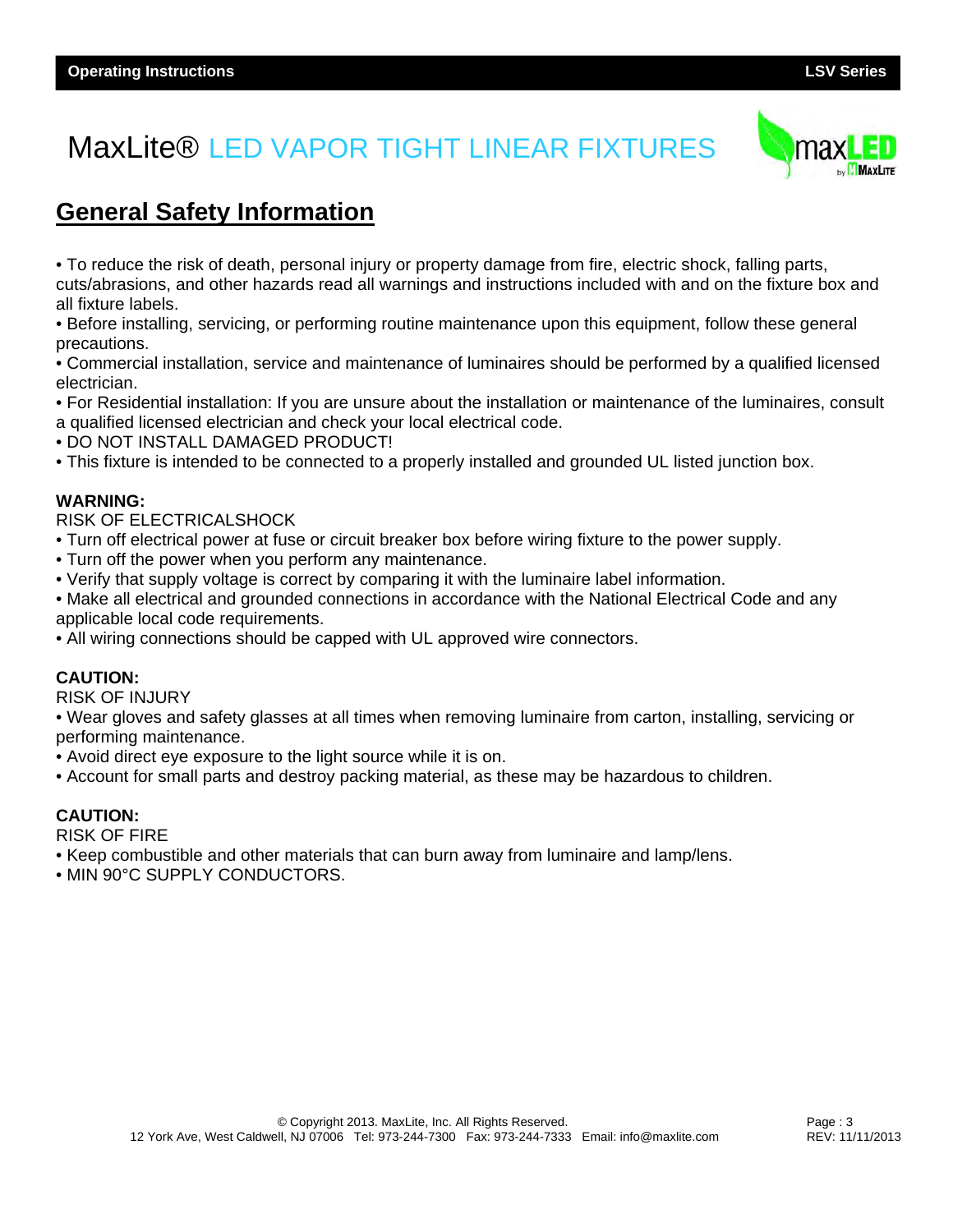

### **General Wiring Diagram**

CAUTION:

Turn off electrical power at fuse or circuit breaker box before wiring fixture to the power supply.

Connecting panels to AC source supply:

All units must be individually connected to the AC supply. (120-277 VAC) Black = Line White = Neutral Green = Ground





Page : 4 REV: 11/11/2013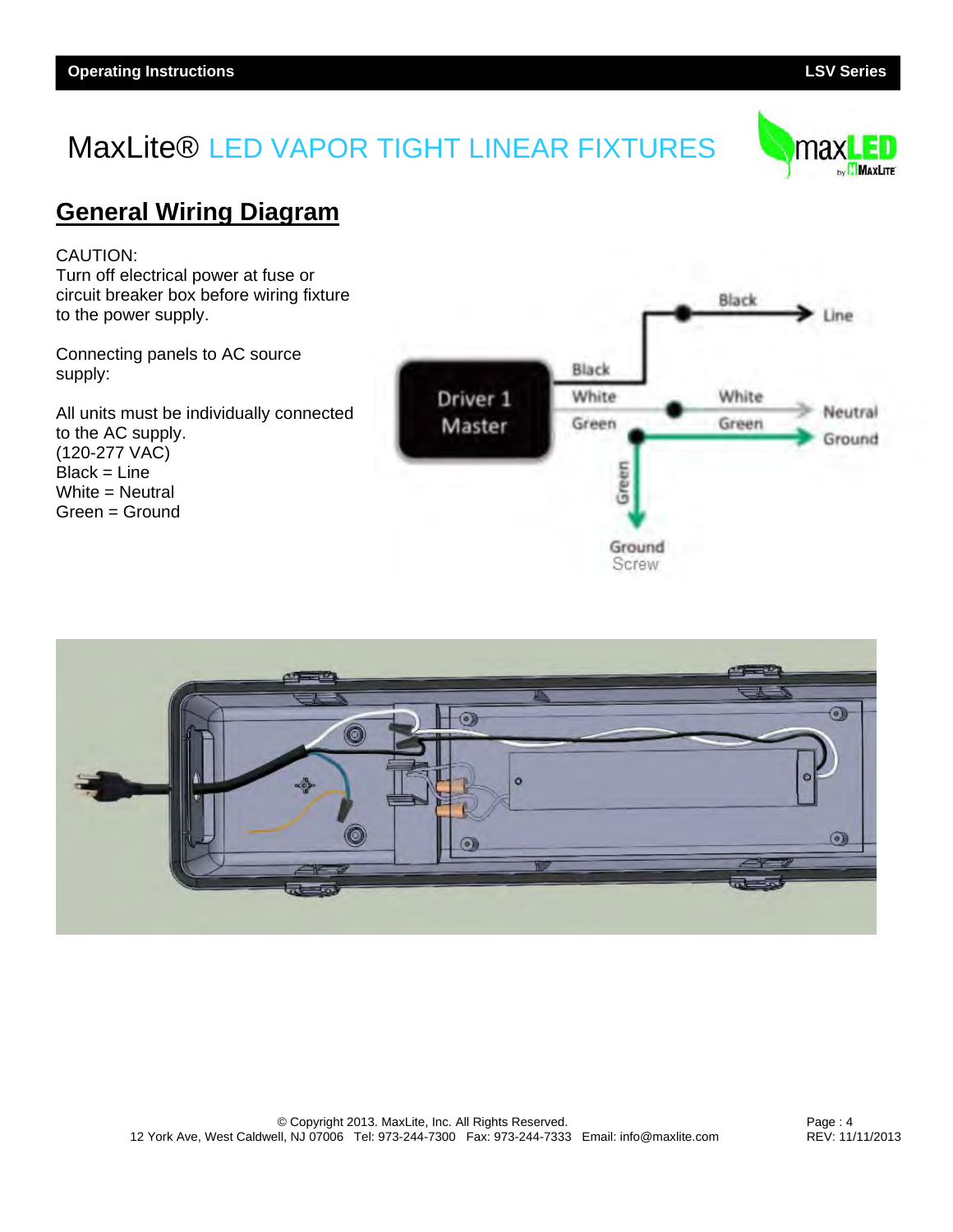

## **SET UP FOR Optional 0-10V WALL DIMMING**

- 1. Follow Connecting Power procedure on the right.
- 2. Locate the violet and grey leads.
- 3. Connect wall dimmer (non-relay wires) violet, grey to driver violet and grey. Dimmer sold separately.
- 4. Connect red and blue from dimmer to black and blue respectively on relay as shown with wire nuts on power pack PP 20; power pack sold separately;.
- 5. Restore Power.

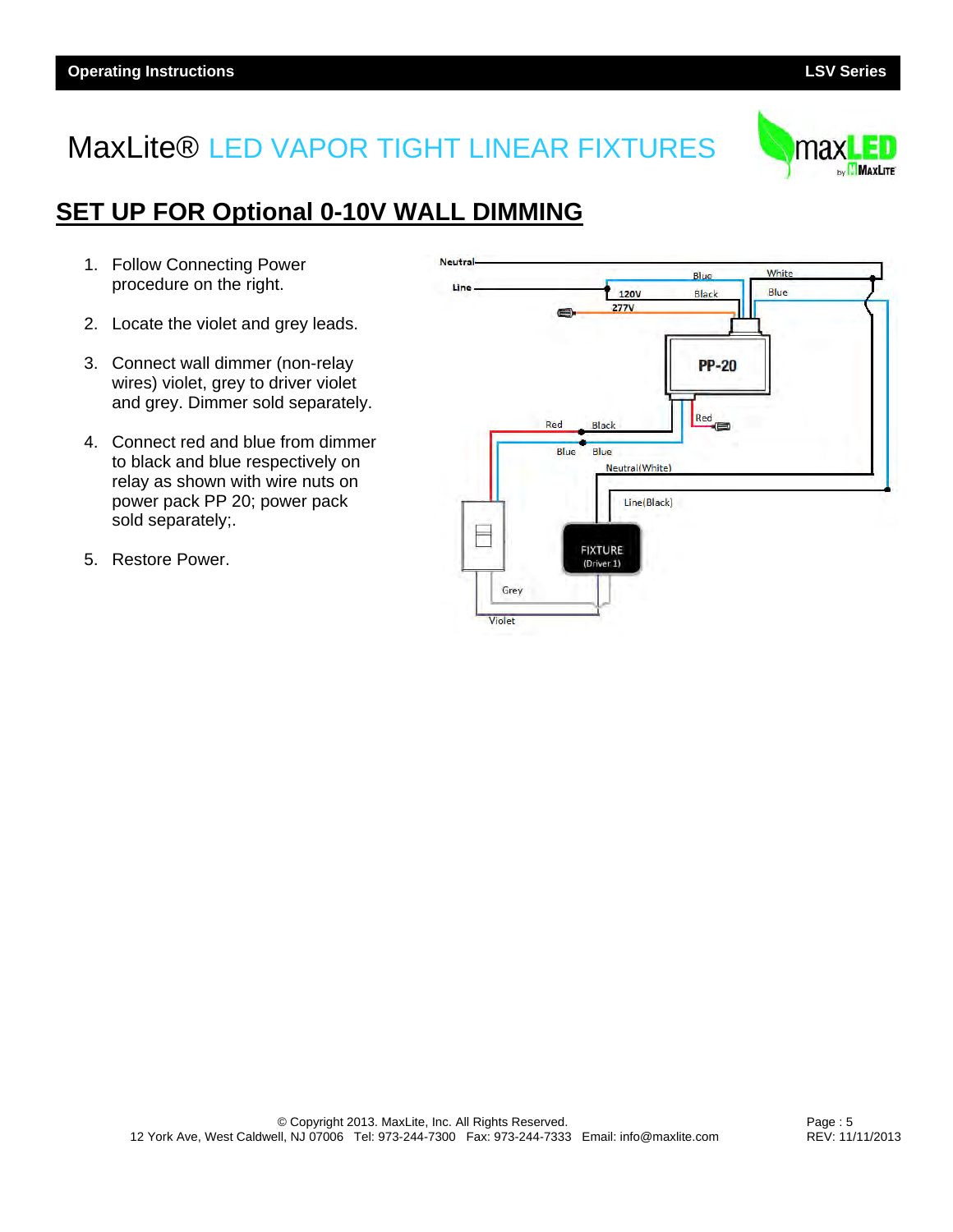

## **Mounting Instructions**

*Before installation, ensure if power supply is disconnected. Cables must be connected in accordance to instruction and proper standing rules.* 

- 1. Locate drill holes for mounting brackets shown in figure 1. Use hardware found in hardware kit.
- 2. Attach body to mounting clips as shown in figure 2.
- 3. Detach LED tray from fixture as shown in figure 3.
- 4. Connect power to driver. Follow General Wiring Diagram on page 4 for reference. Make sure the power supply is disconnected before installing.
- 5. Reattach LED tray to fixture by reversing step 3.
- 6. Install lens as shown in figure 4. Use the clips provided in hardware kit to securely attach lens to body fixture.
- 7. Restore Power.